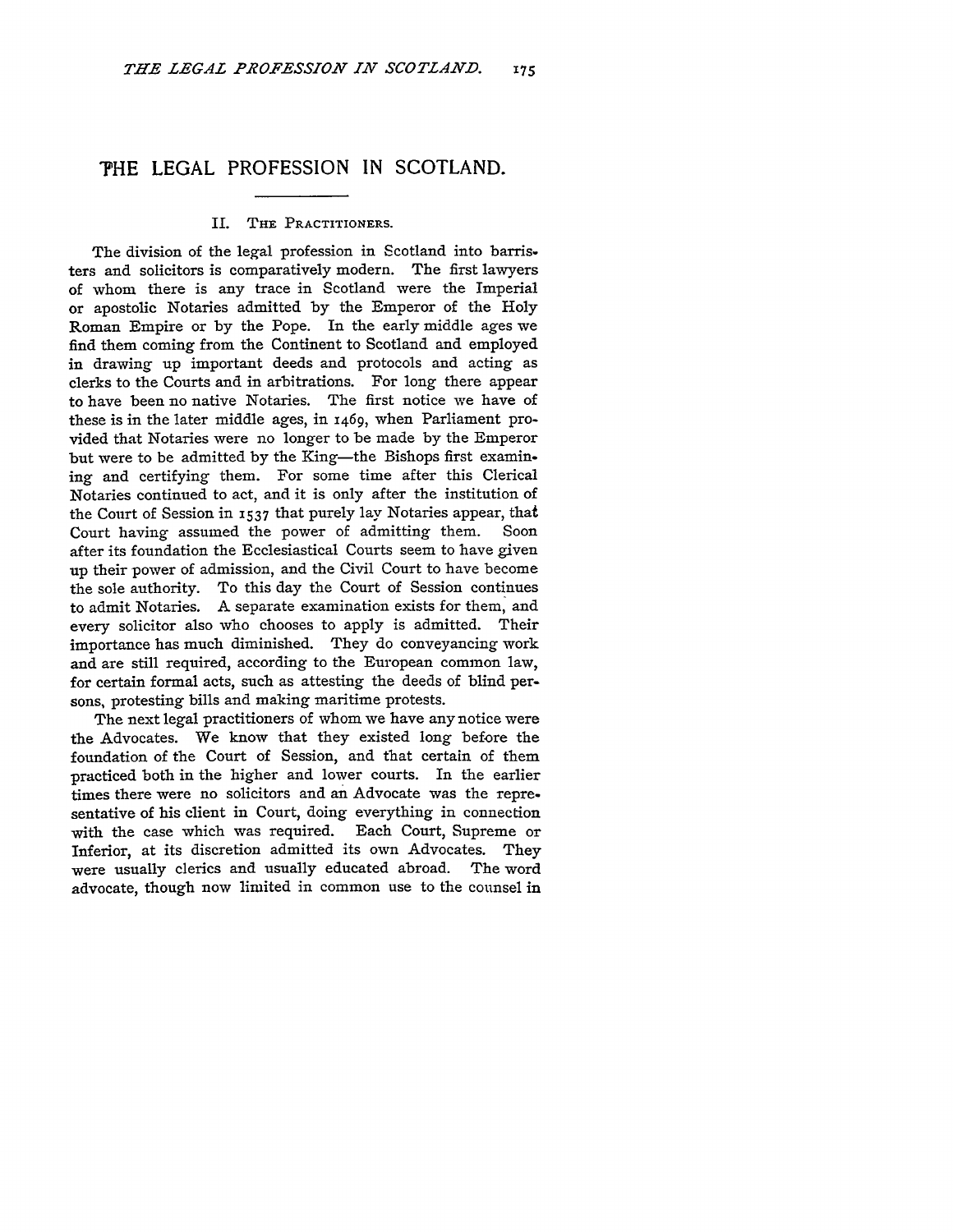the Supreme Court, originally included every kind of procurator. A relic of the old use of the word advocate remains in Aberdeen in its use by the Society of Advocates there who are a body of law agents. The probability is that the name has been preserved there from Aberdeen having at one time been the seat of an important local Commissary Court.

From having originally been all Advocates the legal practitioners in Scotland have come to be divided into two distinct classes. The division was gradually introduced. The Advocates connected with the Supreme Court retained the most valuable of their privileges, the monopoly of appearing in that Court for clients, and side by side with them grew up various bodies of solicitors, who did the work connected with cases which could be done outside the Court, and who competed successfully with the Notaries for the bulk of the conveyancing work. The Faculty of Advocates of Scotland are the direct descendants of the Advocates who existed before the division of the profession: These Advocates, properly so.called, are admitted by the Supreme Court, and have now right to plead in any Court in Scotland. They form an old corporation, the origin of which is lost in the middle ages. They are a numerous body-far more numerous than there is occupation for-and have been so for a long time past. From the late middle ages to this day they have been great encouragers of learning in Scotland, possessing one of the largest libraries in the United Kingdom, especially rich in manuscripts and in early printed books. The part they have played in the public life of Scotland has always been distinguished.

The oldest body of solicitors is the one known as the Clerks or Writers to the Signet. They were originally the clerks in the office of the Crown Signet, or lesser seal with which writs issued from the Court of Session were sealed. Some of these clerks came in time to be employed to draw these writs, and from this humble beginning has come one of the most dignified of the legal corporations of Scotland. Advocates not caring to quit the Court of Session, it was left to the Clerks to the Signet not only to draw the initial writs but to take, under counsel, the whole charge of the process. At first they were not recognized by the Court as having a regular position. Even so late as the seven. teenth century the only persons whom the Court recognized as having charge of cases were the Advocates themselves.

The next body of solicitors in importance is the Society of Solicitors before the Supreme Court. Although now a large and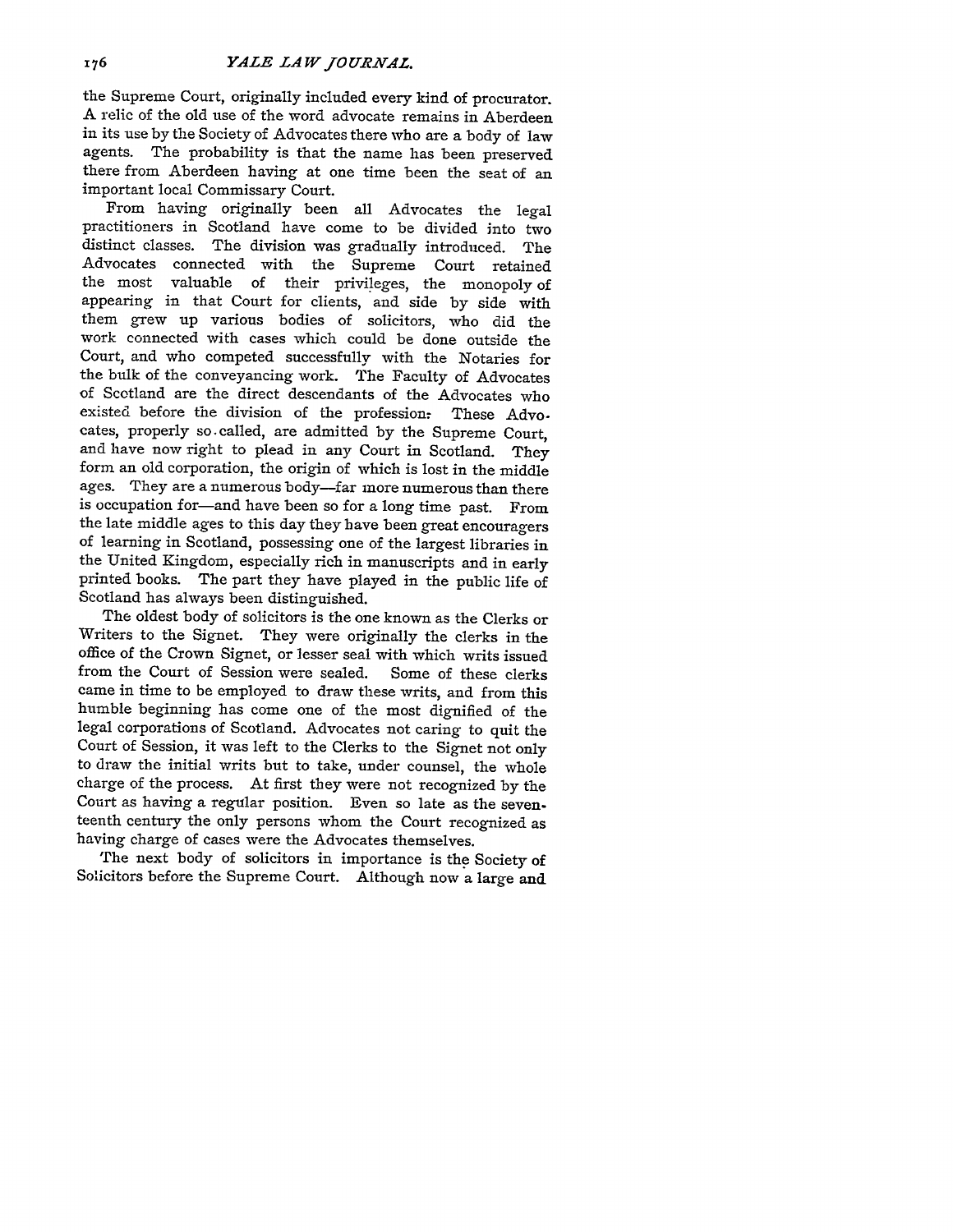important body, their origin was of a similar character. The first of them were what were called the Advocates "First Clerks." To these, in the same way as to the Clerks to the Signet, the Advocates had been in the way of entrusting the management of cases so far as it could be done out of Court, and they came to be recognized as having the power to act for them in all such matters.

The third set of solicitors had their origin in the ptocurators in the Lower Courts, who originally could act in them only. Each County possessed at least one Society of them, and some of these Societies, like the Faculty of Procurators in Glasgow and the Society of Advocates in Aberdeen, were bodies of learning and influence. In the lower Courts the division of the profession was never carried out. If it had been it would, as in England, have extinguished them. The Advocates admitted by the Supreme Court were recognized apparently at a very early date as having the right to appear in all the lower Courts, but they rarely did so. The Procurators or Writers admitted by the Sheriffs were both counsel and agent in the Sheriffdoms where they were admitted, and out of them were not recognized. Matters continued in this unsatisfactory position until reformed by the Law Agents Act of 1873, passed by Lord Young when he was Lord Advocate. Under this Act all the solicitors acting in the Supreme Court got power to plead in the local Courts, and the solicitors in the local Courts power to act as agents in the Supreme-all being put upon the same footing. The power likewise of the local Courts to admit solicitors was taken away and the whole power vested in the Court of Session. Every solicitor admitted by the Court of Session has now equal privi. leges with the others, but the old corporations are still kept up. For the sake both of social position and of the libraries nearly every solicitor still joins one of them.

The way in which the work is practically divided between counsel and agents is readily enough understood. In the Court of Session counsel must be employed and they act only when instructed by an agent. So strict is this rule, that no counsel can even speak of the case to a client except in the agent's pres. ence. After the agent has taken the instructions he communicates them to counsel, and it is the latter's duty when duly crammed to draft the written pleadings and to conduct all the oral proceedings in Court. In cases where evidence has to be taken, the agent ascertains who the witnesses are and what they have to say, and gives notes of this to the counsel, who examines them in Court. In the lower Courts the solicitors do the work both of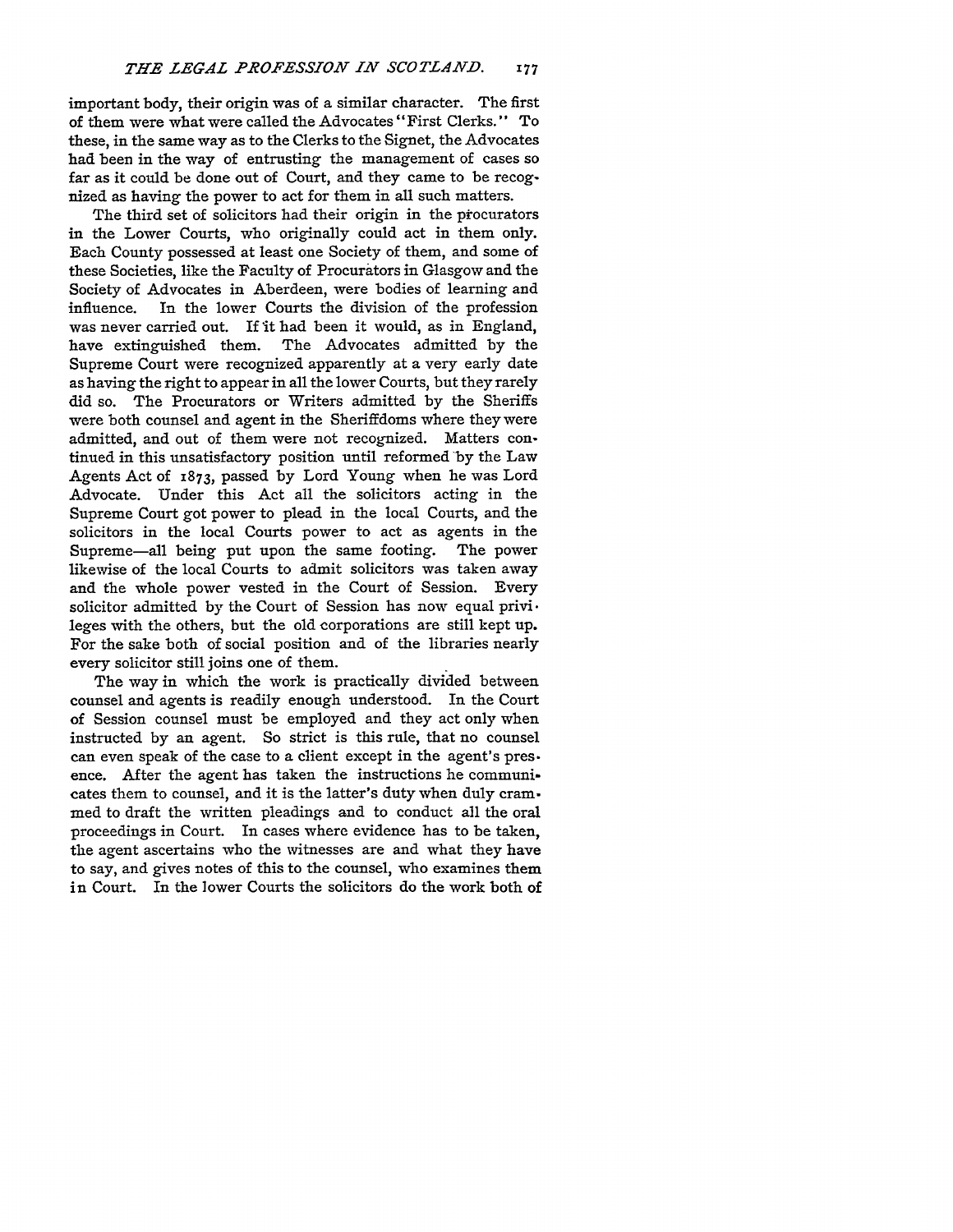counsel and agent and are fully qualified to do so. In rare casesthey may call in the help of counsel and when they do so the. case is conducted in this respect in the same way as in the Court of Session. Counsel, however, have no right of free audience when employed in the Sheriff Court. As the volume of business begun in the Sheriff Courts is many times larger than that begun in the Court of Session, the experience which the solicitors in the lower Courts have of practicing on the American plan as both counsel and agent is very large.

Outside of Court work counsel do little in Scotland, except the giving of written opinions upon cases prepared by the  $Law$ Agents. They never draft deeds, though in important cases they sometimes may revise the deeds which the agents draw. In conveyancing work the solicitors have practically superseded the Notaries and, indeed, almost do the whole of it. Law agents in Scotland also do a good deal of work which in other countries falls to bankers and land agents.<br>The remuneration of counsel and agents is naturally very

unequal, but never extends to the large incomes which are earned in England and elsewhere. **A** well-employed counsel may earn possibly twice as much as a Judge of the Supreme Court, and the successful law agents are sometimes said to earn even more. But these are very exceptional cases, and from them earnings taper down rapidly till in many cases they dwindle away to nothing.

Opinion is a good deal divided as to whether the division ought to be maintained. The strongest argument in its favor is that it has grown up of itself, apparently in order to satisfy a felt want. It has some advantages and many disadvantages. It has the effect of creating a class of men who are better adapted forwork in Court and better qualified for filling judicial offices, but this again is got at the cost of a good deal of hardship. Many of the younger counsel are precluded from employment altogether, and the sphere of the agent is hardly so dignified as that held by the other branch of the profession. The seniors in both branches, who have made their position, naturally are against change, but amongst the juniors there are strong opinions for it. It can hardly be said that the public has an opinion on the subject. The public in Scotland as in England, take little interest in any legal matters and look upon the discussion on this point as something purely academic.

I have reserved to the last the saying of something concerning the education of the legal profession. Before the sixteenth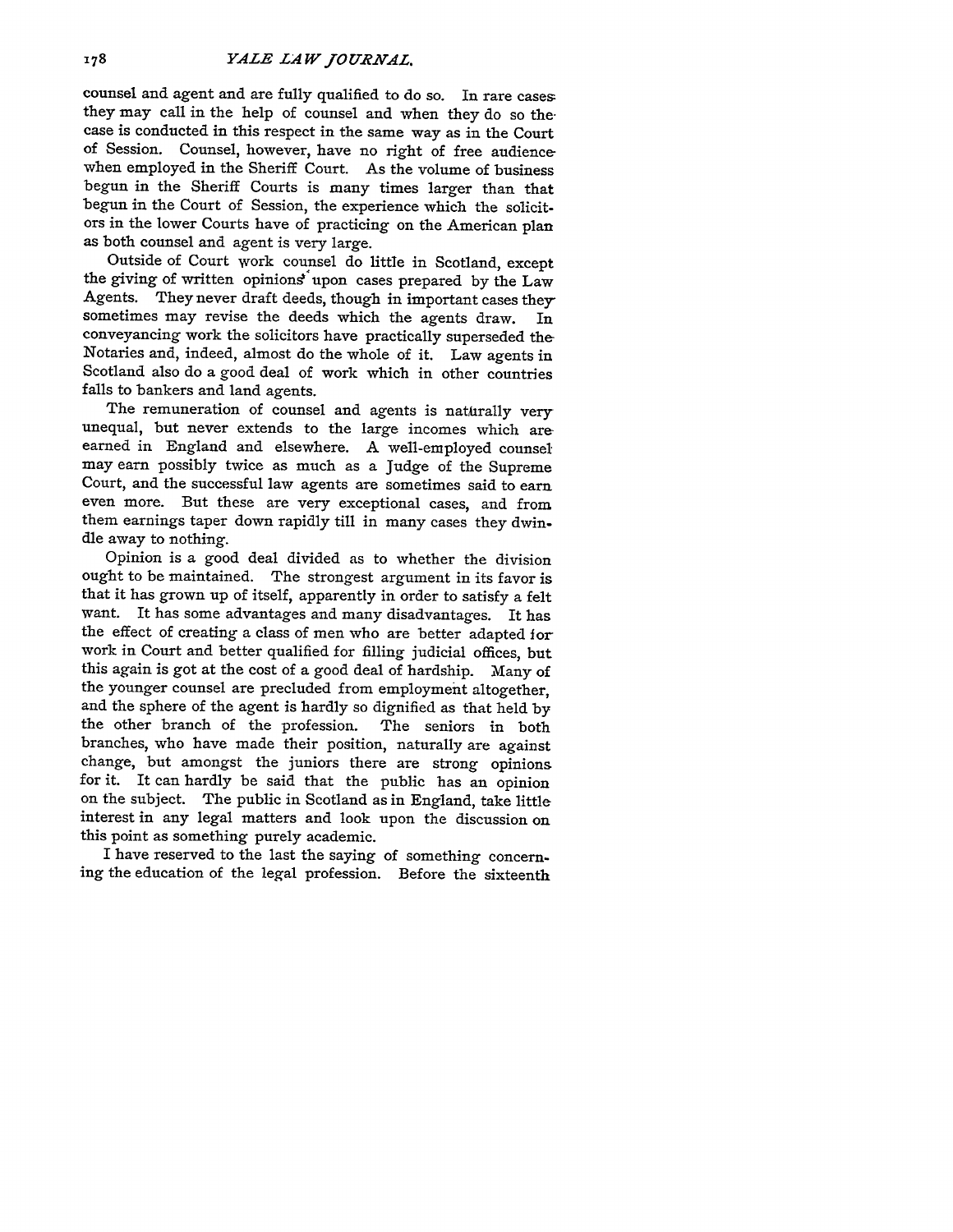century Scotch lawyers were necessarily educated abroad. In the early middle ages they frequently went as far as Italy, and in the lists of students of the old Italian universities which have been preserved numerous Scotch names are found. When the French universities were founded Scotchmen thronged there and some few studied in Oxford. When the three old Scotch universities were founded about the middle and end of the fifteenth century, provision was made for founding law schools in them. At St. Andrews and Glasgow, the law schools apparently took no hold, but at Aberdeen, probably in consequence of the existence of the Commissary Court already mentioned, the School of Law seems to have thriven, and it has existed from its foundation there in 1505 in unbroken succession to the present day. When that University was founded four chairs were established, two of these being legal, one of the Civil or Roman Law and the other of the Canon Law. At that time it was thought unnecessary to make provision for instructing in Scots Law. In **1505** the whole body of it was insignificant. In the long roll of professors there are many distinguished men, some afterwards Lords of Session. The Chair of Canon Law died out in the seventeenth century, and it is noteworthy that it was in **1640** that the first professor of law was appointed who had been educated in this county. The teaching till a much later time was simply that of the Roman Law and from the books preserved in the old library one may gather the nature of their studies. The folios of Azo, Bartolus, Gothofredus and Cujacius with hosts of the works of minor civilians stand there, now almost unread. After the seventeenth century the supply of works on Roman law seems to have fallen off, as if the interest in it had flagged. Probably the school then fell considerably in importance owing to the opening of law schools in Edinburgh and Glasgow. These schools were founded shortly after the Union between England and Scotland and took considerably larger dimensions than the school at Aberdeen. Notwithstanding, however, the foundation of these schools in Scotland, most of the Advocates continued to get their education abroad. In the later middle ages France had been the country they had chiefly frequented, many Scotchmen remaining there as teachers. After the Reformation it was the Low countries-Leyden, Utrecht and Groningen-which they chiefly frequented. This custom endured to the end of last century, when it fell gradually into general disuse. It cannot be said to be altogether abandoned yet. Now, however, when Scottish lawyers go abroad to study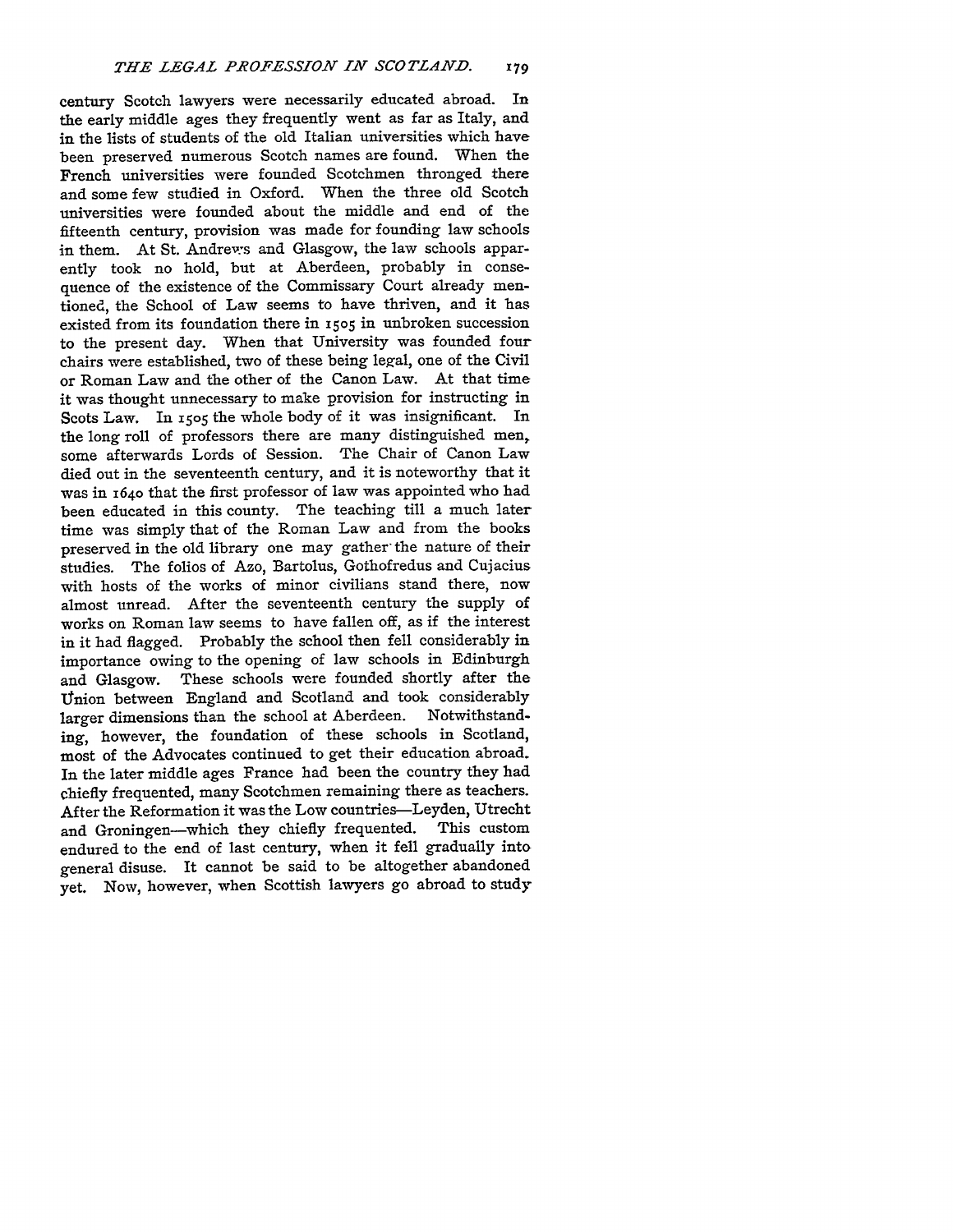it is usually to Germany where the most flourishing schools of Roman law are now found. The abandonment of Latin as the language of instruction was fatal to the frequentation of the Dutch law schools by pupils from other countries.

The Scotch law schools cannot be said to be well furnished. The best furnished is Edinburgh with seven teachers; the next is Glasgow, with five, and then comes Aberdeen, with three. The teaching is not supplemented to any considerable extent by teaching outside of the universities—the only place where that is attempted being Glasgow, where a somewhat ambitious attempt has been made. In St. Mungo's College there-which is a private school not entitled to grant degrees—there are some twelve teachers, and they furnish a better programme than any of the universities.

The universities alone grant degrees in law. Whether they had ever done so in old times after examinations, is not clear, but if they did, the practice had fallen entirely into disuse, and was not revived till 1860. The degree of LL.D. is still merely an honorary degree, but the universities now grant the degrees of LL.B., and B.L. The former is granted in Edinburgh and Glasgow, and the latter, in these two universities and also in Aberdeen. The former degree requires a curriculum of three years and to pass in seven subjects; the latter a curriculum of two years and to pass in four subjects.

Except for the bar, attendance at a university is not compulsory. Advocates have to attend a limited number of law classes, but if they choose to attend the university and to take degrees there, they save themselves a considerable amount of trouble. In general knowledge, a person passing for the bar must either take the university degree of Master of Arts<sup>1</sup> or pass an equivalent examination. In law, if he choose to take the degree of LL.B., he gets through his examinations as a matter of course.

The education of the solicitors is seriously hampered by the necessity they are under of serving a long apprenticeship. In the ordinary case a solicitor has to serve an apprenticeship of five years, but if he is an M.A., it is limited to three years. In most cases there is reason to believe that the longer apprenticeship at all events, is spent in learning what would easily be learned in half the time. The result of it is to leave young solicitors with

**<sup>1</sup>**In Scotland the degree of B.A. is not granted. The Scottish M.A. degree is equal to the American and English B.A.